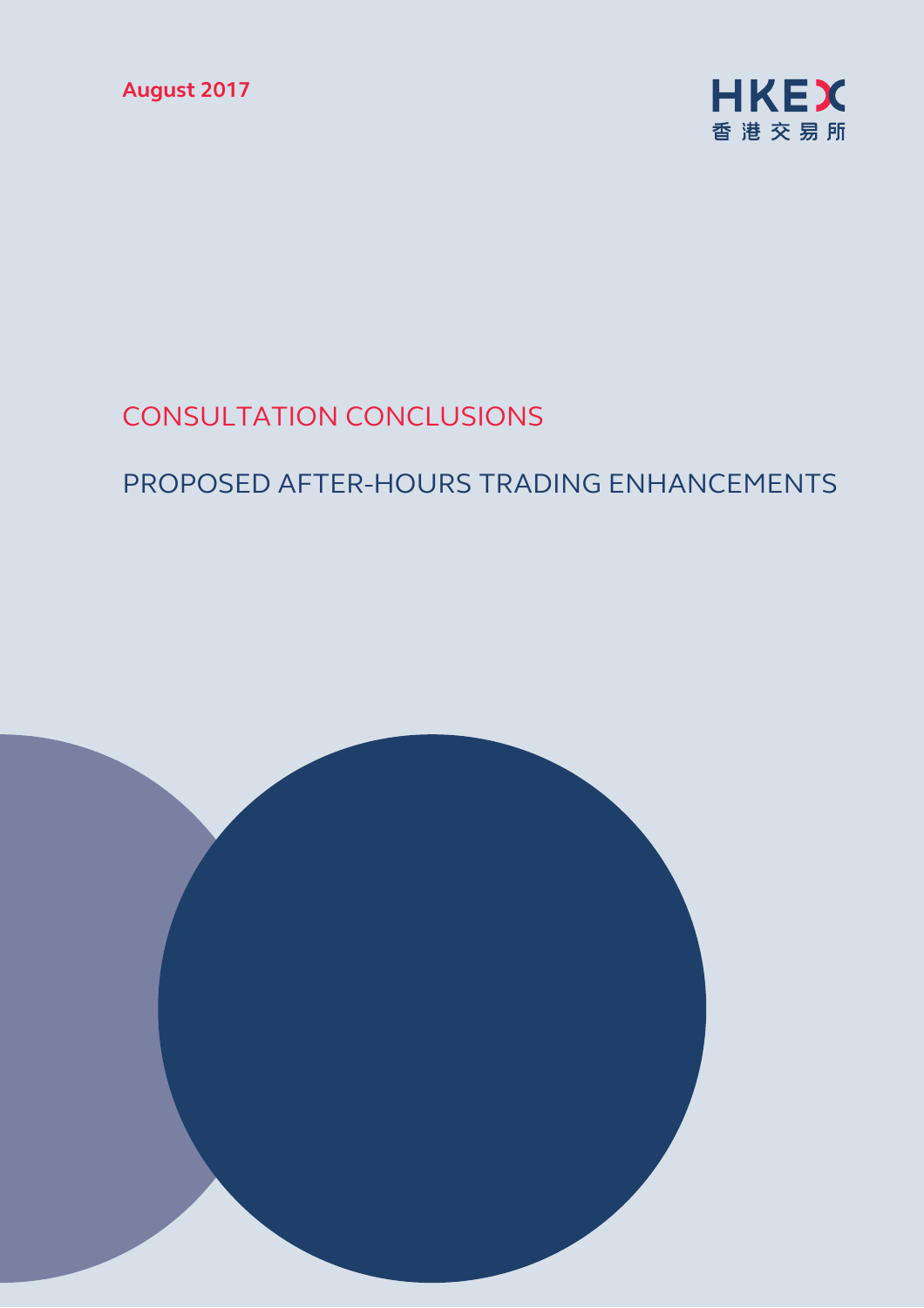## **TABLE OF CONTENTS**

|                          |                                                                                                  | Page No. |
|--------------------------|--------------------------------------------------------------------------------------------------|----------|
| <b>EXECUTIVE SUMMARY</b> |                                                                                                  | 1        |
| <b>Chapter 1:</b>        | <b>Introduction</b>                                                                              | 3        |
| <b>Chapter 2:</b>        | <b>Comments and Response on the Proposed</b><br><b>Extension of Trading Hours</b>                | 4        |
| <b>Chapter 3:</b>        | <b>Comments and Response on the Proposed</b><br><b>Inclusion of Equity Index Options</b>         | 7        |
| <b>Chapter 4:</b>        | <b>Comments and Response on the Proposed</b><br><b>Implementation Roadmap</b>                    | 11       |
| <b>Chapter 5:</b>        | <b>Comments and Response on the Proposed</b><br><b>Clearing and Risk Management Arrangements</b> | 13       |
| Chapter 6:               | <b>Conclusions and Next Steps</b>                                                                | 15       |
| <b>APPENDIX</b>          |                                                                                                  |          |
| <b>Appendix I:</b>       | <b>List of Respondents</b>                                                                       | 16       |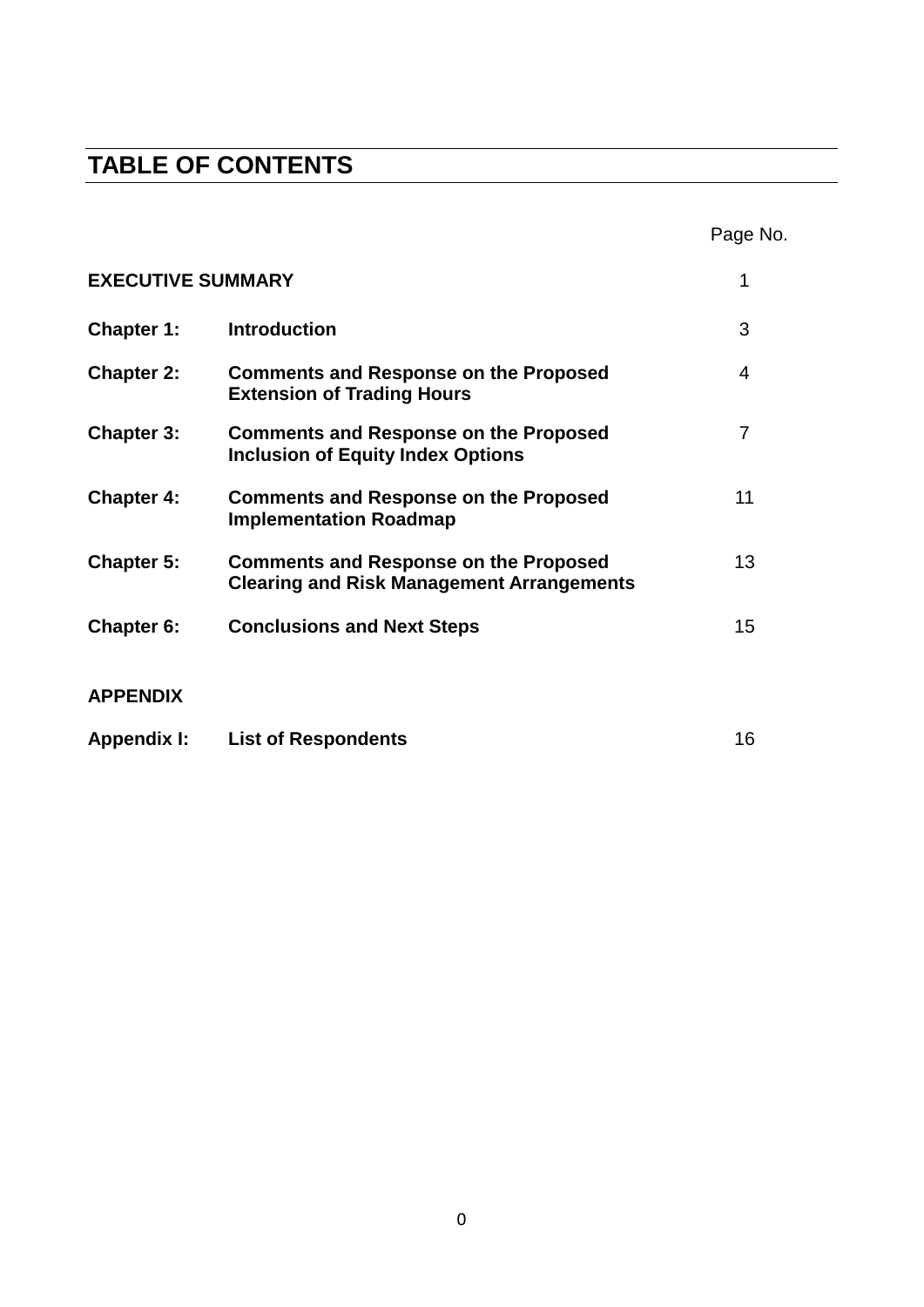### **EXECUTIVE SUMMARY**

- 1. On 28 June 2017, Hong Kong Exchanges and Clearing Limited (HKEX) issued a consultation paper (Consultation Paper) on proposed after-hours trading enhancements. The proposals aimed at providing to the market a more comprehensive range of risk management and trading tools in after-hours trading (T+1 Session). This paper presents the results of the consultation.
- 2. The Consultation Paper proposed a 3-phase implementation of trading enhancements, including the extension of trading hours to 01:00 on selected equity index futures, addition of equity index options with trading halt mechanism in the T+1 Session and further extension of trading hours to 03:00. The Consultation Paper also proposed to align the T+1 Session Cutoff Time with the close of the T+1 Session as it is extended to 03:00.
- 3. HKEX received a total of 53 responses. 31 from HKEX Participants, 5 from market practitioners, 1 professional body/ industry association, 1 from other corporate entity, and 15 from individuals.
- 4. The majority of respondents strongly supported the proposed trading enhancements in the T+1 Session.
	- a) 29 out of 31 (94 per cent) HKEX Participants and 11 out of 15 (73 per cent) individuals supported the proposed extension of trading hours in the T+1 Session.
	- b) 29 out of 31 (94 per cent) HKEX Participants and 14 out of 15 (93 per cent) individuals supported the proposed inclusion of equity index options in the T+1 Session. 28 out of  $30^1$  $30^1$  (93 per cent) HKEX Participants and 13 out of 15 (87 per cent) individuals also supported the proposed trading halt mechanism for equity index options in the T+1 Session.
	- c) 30 out of 31 (97 per cent) HKEX Participants and 13 out of 15 (87 per cent) individuals supported the proposed implementation roadmap.
	- d) [2](#page-2-1)8 out of  $30^2$  (93 per cent) HKEX Participants and 10 out of 15 (67 per cent) individuals support for the alignment of the T+1 Session Cutoff Time with the close of trading hours at 03:00.
- 5. Since the majority of respondents were supportive, HKEX will proceed with the proposal. The proposed enhancements will be implemented by phases as follows, subject to market readiness and regulatory approval:

<span id="page-2-0"></span><sup>1</sup> One HKEX Participant did not indicate support nor not support in their consultation response on the introduction of trading halt mechanism and was therefore excluded from the market feedback  $\frac{1}{2}$ 

<span id="page-2-1"></span> $2$  One HKEX Participant did not indicate support nor not support in their consultation response on the alignment of the cutoff time with the close of trading hours at 03:00 and was therefore excluded from the market feed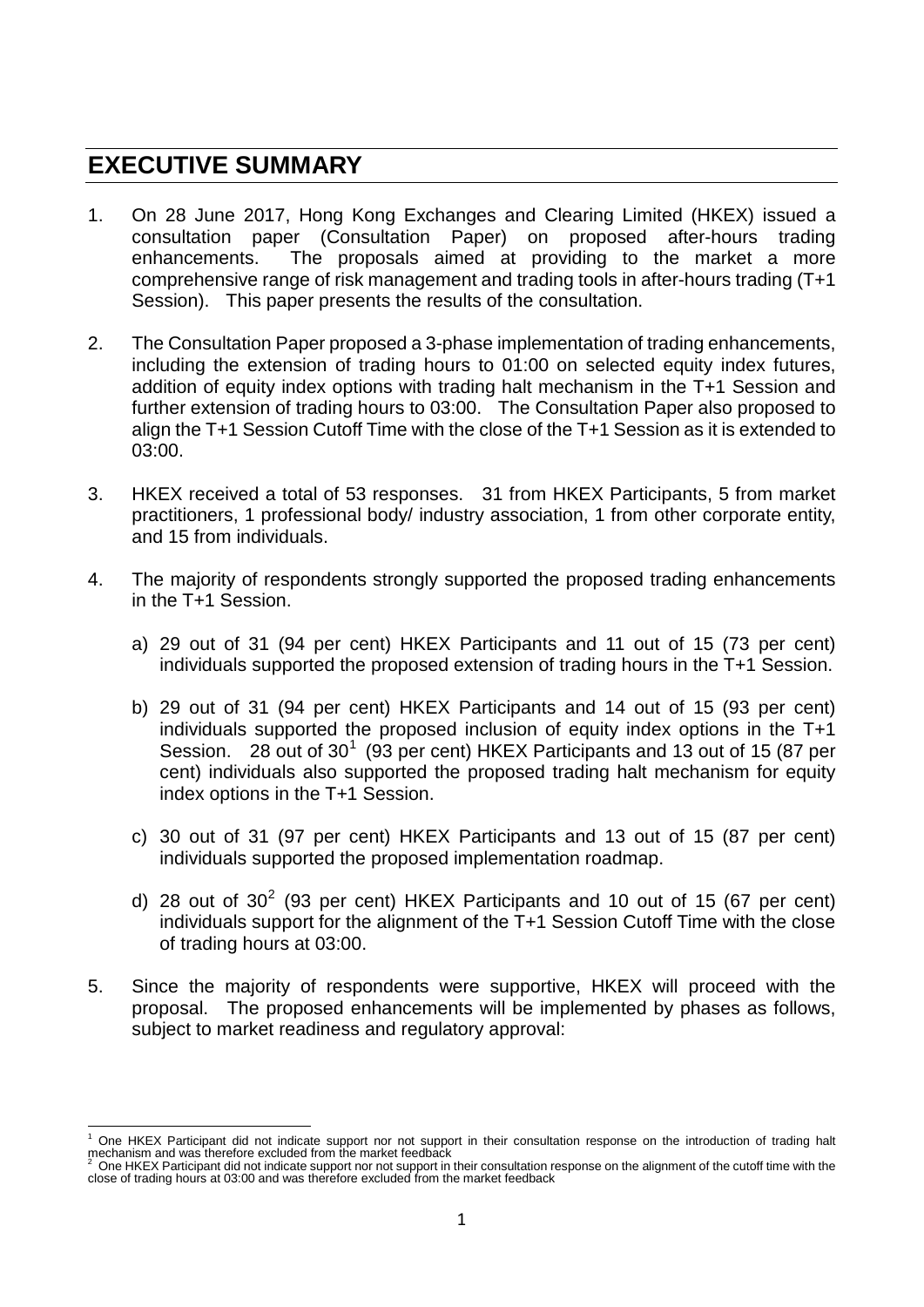- a) Extension to 1:00 am from 11:45 pm of the T+1 Session for equity index futures Hang Seng Index (HSI), H-shares Index (HHI), Mini-HSI and Mini-HHI futures - in November 2017;
- b) Inclusion of index option contracts and a trading halt mechanism for index options in the T+1 Session in the first half of 2018; and
- c) Extension to 3:00 am from 1:00 am of the T+1 Session and alignment of the T+1 Session Cutoff Time with the close of trading hours in the fourth quarter of 2018.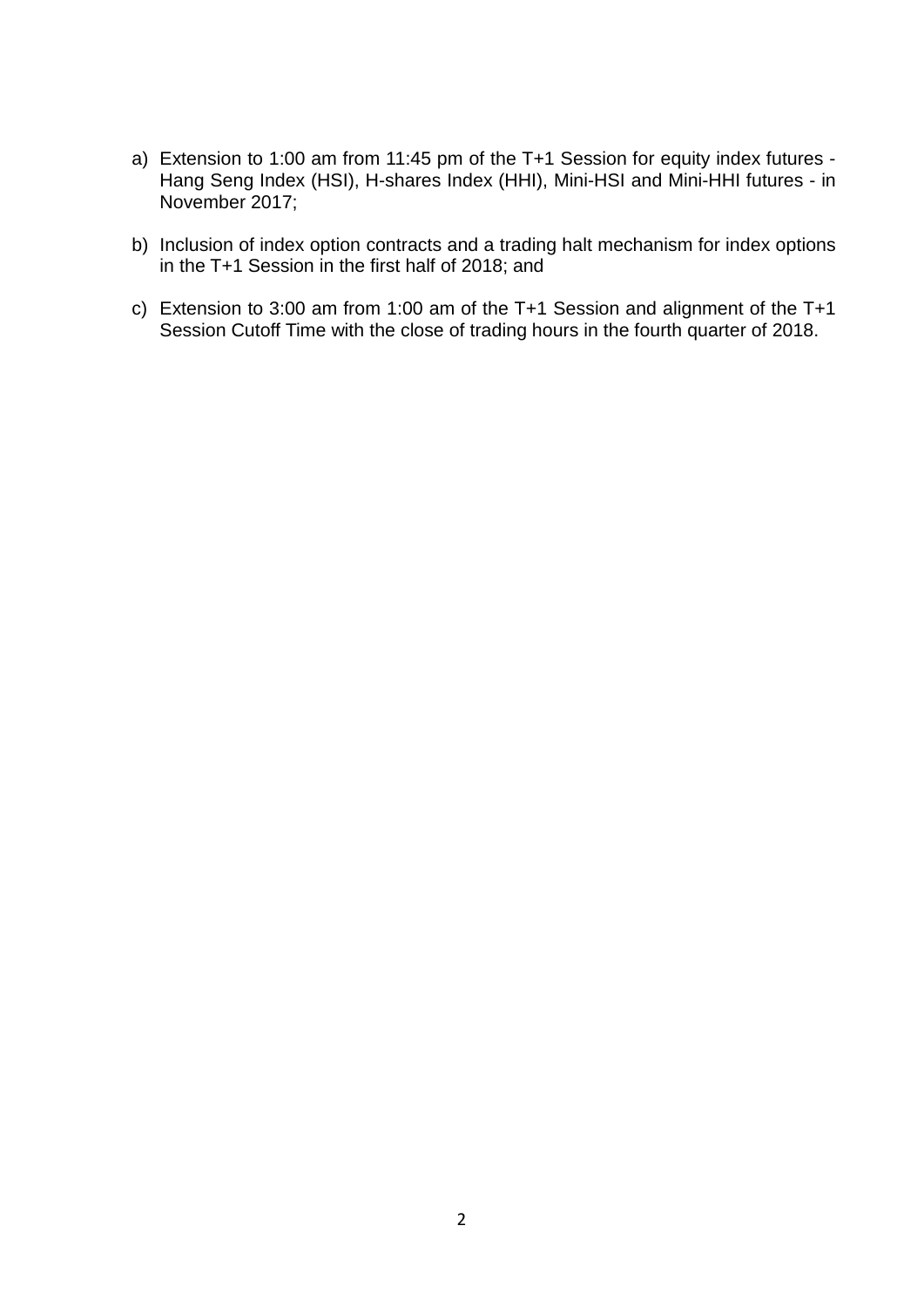## **CHAPTER 1: INTRODUCTION**

- 6. On 28 June 2017, HKEX published a consultation paper on the proposed after-hours trading enhancements (the Consultation Paper) to get market views on the proposal.
- 7. In the Consultation Paper, HKEX consulted the market with the following in relation to the after-hours trading session (T+1 Session):
	- a) to extend the trading hours for selected equity index futures;
	- b) to include equity index options with the introduction of the trading halt mechanism into the T+1 Session;
	- c) the implementation roadmap of the enhancements; and
	- d) to align the T+1 Session Cutoff Time with the close of trading hours upon the extension of trading hours to 03:00.

For details of the Consultation Paper, please refer to <http://www.hkex.com.hk/eng/newsconsul/mktconsul/Documents/cp2017063.pdf>

8. The consultation period ended on 4 August 2017. HKEX received a total of 53 responses from HKEX Participants, market practitioners, professional body/ industry association, other corporate entities and individuals, [3] responses were late submissions received and accepted in the week after the consultation closure. A list of the respondents is provided in Appendix I. Copies of their responses are available on the HKEX website at:

<http://www.hkex.com.hk/eng/newsconsul/mktconsul/responses/cp2017063r.htm>

- 9. Statistics and key responses to the Consultation Paper are summarised in Chapter 2 5. It also includes HKEX's responses to key comments raised. They should be read in conjunction with the Consultation Paper.
- 10. HKEX's conclusions and the next steps are set out in Chapter 6.
- 11. HKEX would like to take this opportunity to thank all those who shared their comments and views during the consultation process.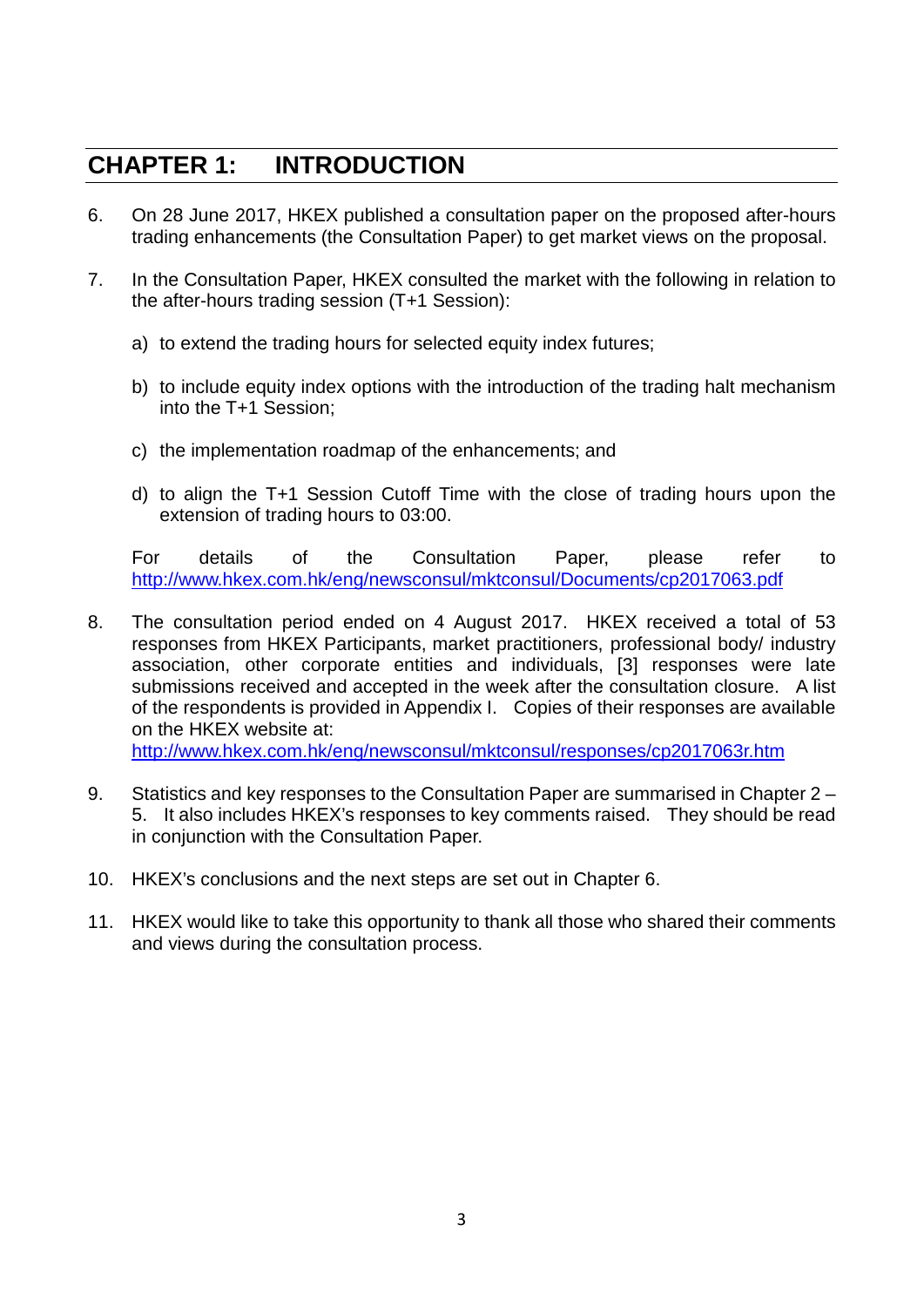## **CHAPTER 2: COMMENTS AND RESPONSE ON THE PROPOSED EXTENSION OF TRADING HOURS**

- 12. In the following chapters, we set out the key comments raised by the respondents and our responses.
- 13. The following table summarises the views of the 53 respondents by category.

| Category                       | Q1. In light of the need to enhance Hong Kong's position as an<br>international financial centre and satisfy market demand, do you<br>support the extension of trading hours in the T+1 Session? |                    |  |
|--------------------------------|--------------------------------------------------------------------------------------------------------------------------------------------------------------------------------------------------|--------------------|--|
|                                | <b>Support</b>                                                                                                                                                                                   | <b>Not Support</b> |  |
| Corporate                      | 36 (95%)                                                                                                                                                                                         | 2(5%)              |  |
| <b>HKEX Participants &amp;</b> |                                                                                                                                                                                                  |                    |  |
| <b>Market Practitioner</b>     | 34                                                                                                                                                                                               | 2                  |  |
| $(T+1)$ Session market         | $(82.4\%)$                                                                                                                                                                                       | $(0.2\%)$          |  |
| share %)                       |                                                                                                                                                                                                  |                    |  |
| Professional Body/             |                                                                                                                                                                                                  |                    |  |
| Industry Association           |                                                                                                                                                                                                  | 0                  |  |
| <b>Others</b>                  |                                                                                                                                                                                                  | 0                  |  |
| <b>Individuals</b>             | 11 (73%)                                                                                                                                                                                         | 4 (27%)            |  |

14. Responses which did not support the extension of trading hours were from two corporate respondents and four individual respondents. Their responses are summarised as follows:

#### **Corporate respondents**

- a) One corporate respondent, a HKEX participant (EP) did not provide any reasons or further details of their views.
- b) One corporate respondent, an EP, did not support the extension of trading hours as the derivatives trading volume or liquidity in the T+1 is less than the T Session due to the absence of cash market.

HKEX response: The purpose of the introduction of the T+1 Session is to fulfil the market's risk management and trading needs after the close of Hong Kong market in response to market news in Europe or in US. Derivatives trading session in the absence of cash trading is common in global exchanges. Compared to the T+1 trading volume for equity index futures since the inception of the T+1 Session, the average daily volume in 2016 was six times of that in 2013. The growth in trading volume has indicated market demand for equity index futures trading in the T+1 Session in the absence of cash market.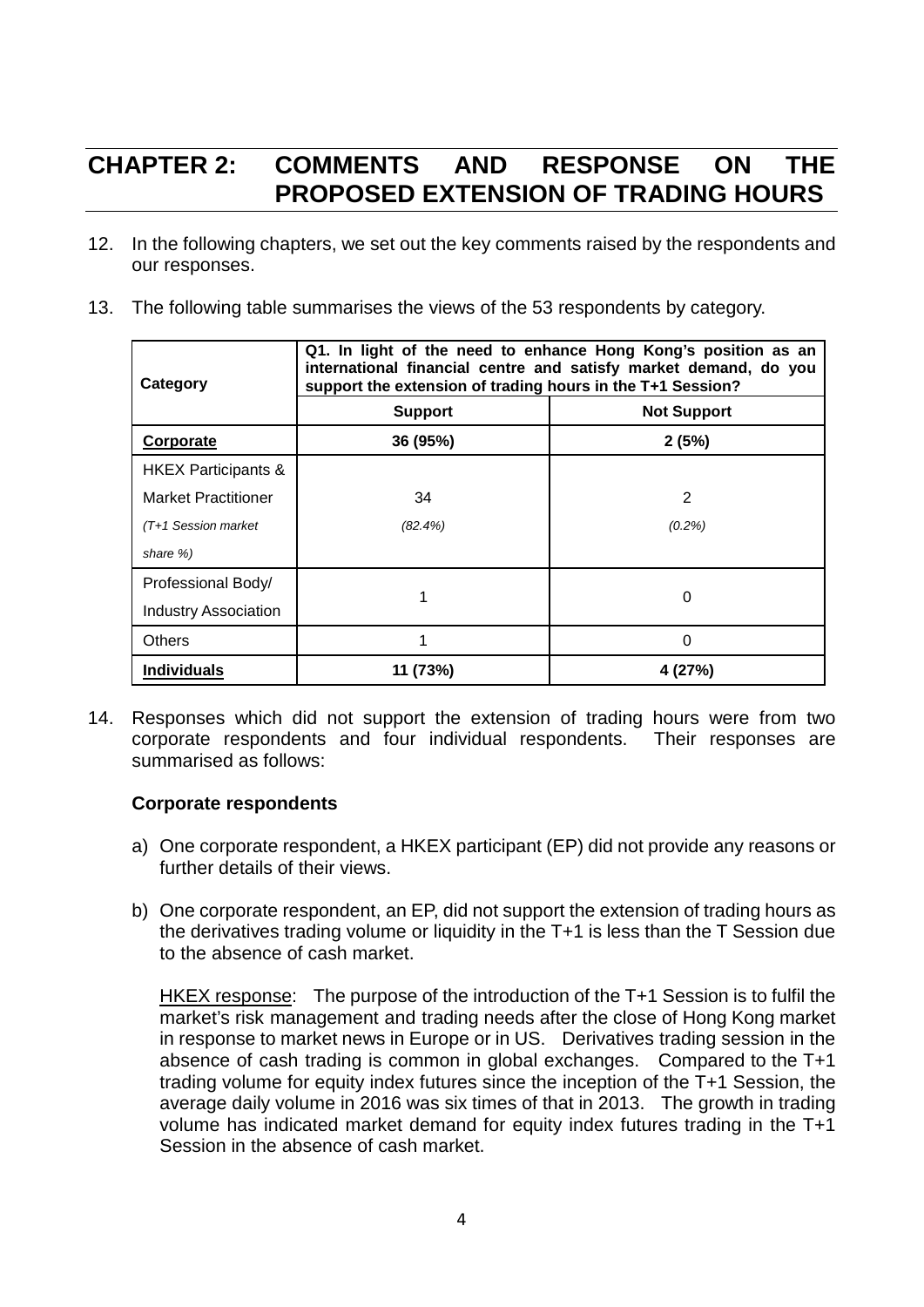#### **Individual respondents**

- c) One individual respondent, an individual investor, did not provide any reasons or further details of their views.
- d) Two individual respondents, both are individual investors, commented that the trading volume of the T+1 Session would not be increased if the trading hours were extended.

HKEX response: Out of the 53 responses received covering 82.6% market share, 47 respondents (82.4% in market share) indicated a supportive view in the extension of trading hours in the T+1 Session, most of them indicated the trading and risk management needs observed in the market.

e) One individual respondent, an employee of an EP, commented that retail investors do not have the resources for a further extension of trading hours and to manage risk after further extension.

HKEX response: Extended trading hours would enable the broader investing public to participate in quick responses to major market events. Whilst institutional investors may leverage on OTC market or other proxies to manage their risks round the clock, the broader investing public will generally focus on listed products for market access and to manage risks accordingly.

- 15. The large majority of responses were in favour of the proposal. Their key comments and HKEX's responses are set forth in the following paragraphs.
	- a) Some respondents agreed the extension of trading hours could overlap hours with Europe and US time zone and provide more choices to investors which increase Hong Kong's competiveness and the trading volume in the T+1 Session.

HKEX response: HKEX welcomes the positive feedback.

b) Some respondents agreed with the extension of trading hours, but suggested that the close of the T+1 Session should be 05:00 or consider 24-hour trading in order to cover the whole US trading hours in both its summer and winter time.

HKEX response: HKEX took into consideration the release time for much of the market moving data in the US time zone and the time needed for HKEX's system to go through a series of tasks to prepare for next trading session. HKEX believes that extending the trading hours of the T+1 Session to 03:00 which fully cover European equity markets and increase coverage of trading hours of the US equity market would be optimal to balance the market needs and interests.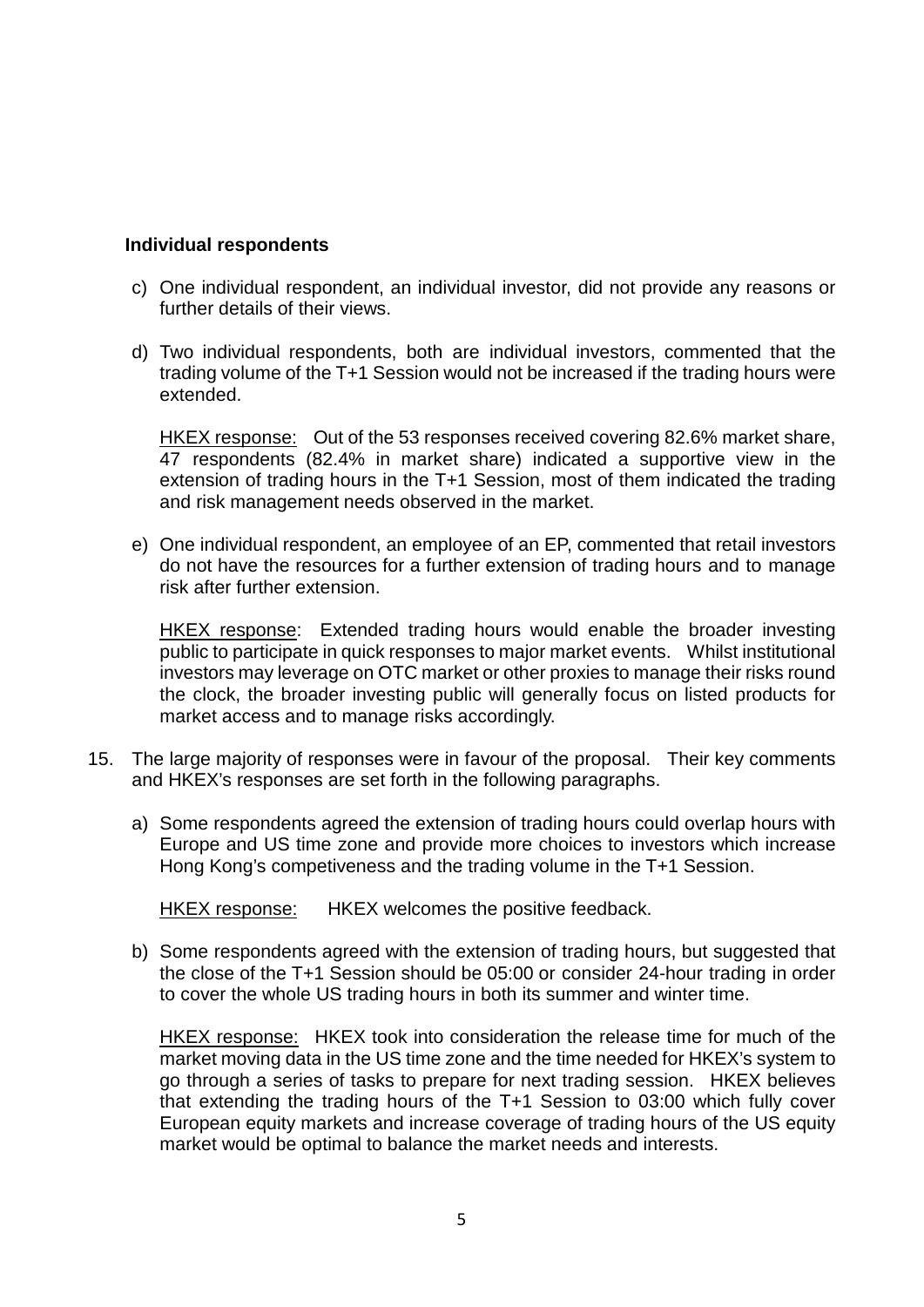c) One respondent suggested that whether or not a trade is an error trade should be determined by the exchange.

HKEX response: The error trade handling procedures would be the same as that in the T Session. Exchange Participants that are original parties to a transaction on HKATS can file error trade claims to the Exchange if the trades are deviated from the established. HKEX would then contact with the counterparty and if the counterparty does not agree with the cancellation or cannot be reached, a special HKATS Error Trade Review Panel which comprised of members of HKEX's staff, will be convened and decide whether or not the claimed Error Trade shall be cancelled.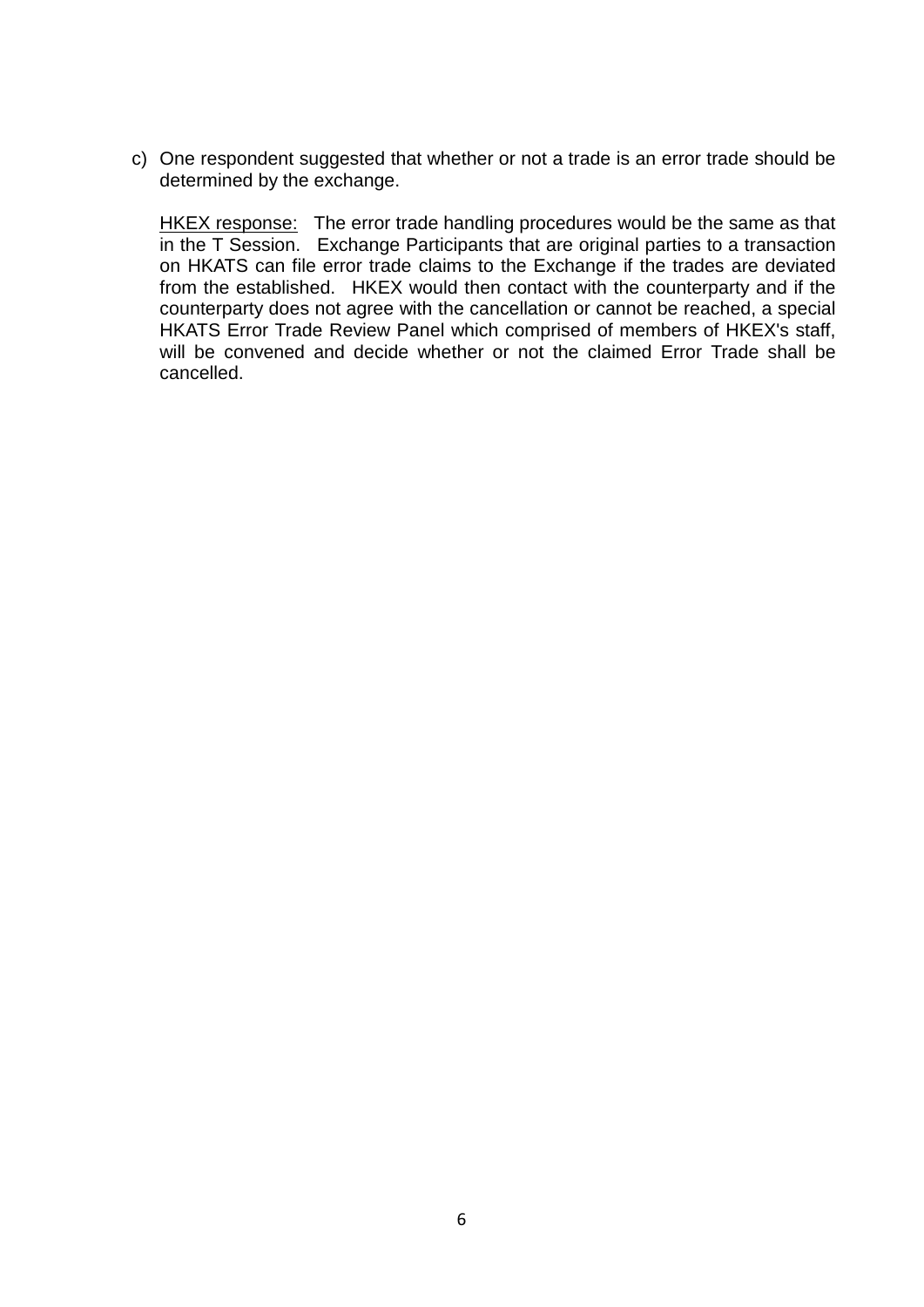### **CHAPTER 3: COMMENTS AND RESPONSE ON THE PROPOSED INCLUSION OF EQUITY INDEX OPTIONS**

16. The following table summarises views of the 53 respondents. For Question 3, one corporate respondent, an EP, did not respond to the question and was therefore excluded from the market feedback.

| Category                       | Q2. Do you agree that the inclusion<br>of equity index options in the T+1<br>Session could facilitate better risk<br>management by brokers and<br>investors? |                 | simple mechanism? | Q3. Do you agree that the proposed<br>trading halt could mitigate / reduce<br>risk to the market while maintaining a |  |
|--------------------------------|--------------------------------------------------------------------------------------------------------------------------------------------------------------|-----------------|-------------------|----------------------------------------------------------------------------------------------------------------------|--|
|                                | Agree                                                                                                                                                        | <b>Disagree</b> | Agree             | <b>Disagree</b>                                                                                                      |  |
| <b>Corporate</b>               | 35 (92%)                                                                                                                                                     | 3(8%)           | 34 (92%)          | 3(8%)                                                                                                                |  |
| <b>HKEX Participants &amp;</b> |                                                                                                                                                              |                 |                   |                                                                                                                      |  |
| <b>Market Practitioner</b>     | 33                                                                                                                                                           | 3               | 33                | 2                                                                                                                    |  |
| (Index option market           | (71.4%)                                                                                                                                                      | $(0.0\%)$       | (71.3%)           | $(0.0\%)$                                                                                                            |  |
| share% $)^3$                   |                                                                                                                                                              |                 |                   |                                                                                                                      |  |
| Professional Body/             |                                                                                                                                                              |                 |                   |                                                                                                                      |  |
| <b>Industry Association</b>    |                                                                                                                                                              | $\Omega$        | 1                 | $\Omega$                                                                                                             |  |
| <b>Others</b>                  |                                                                                                                                                              | 0               | 0                 | 1                                                                                                                    |  |
| Individual                     | 14 (93%)                                                                                                                                                     | 1(7%)           | 13 (87%)          | 2(13%)                                                                                                               |  |

- 17. Out of the 35 supportive corporate responses on the inclusion of index options (Question 2), one of them originally indicated not supportive. With subsequent clarification, it was understood that their response was to express their concern on the availability of market makers in the T+1 Session. The respondent was actually supportive of the proposed product inclusion if there would be market makers upon launch.
- 18. There were four negative responses on Question 2. Their responses are summarised as follows:

#### **Corporate respondents**

a) One corporate respondent, an EP, did not provide any reasons or further details of their views.

<span id="page-8-0"></span> $3$  volume in central order book  $\overline{\phantom{a}}$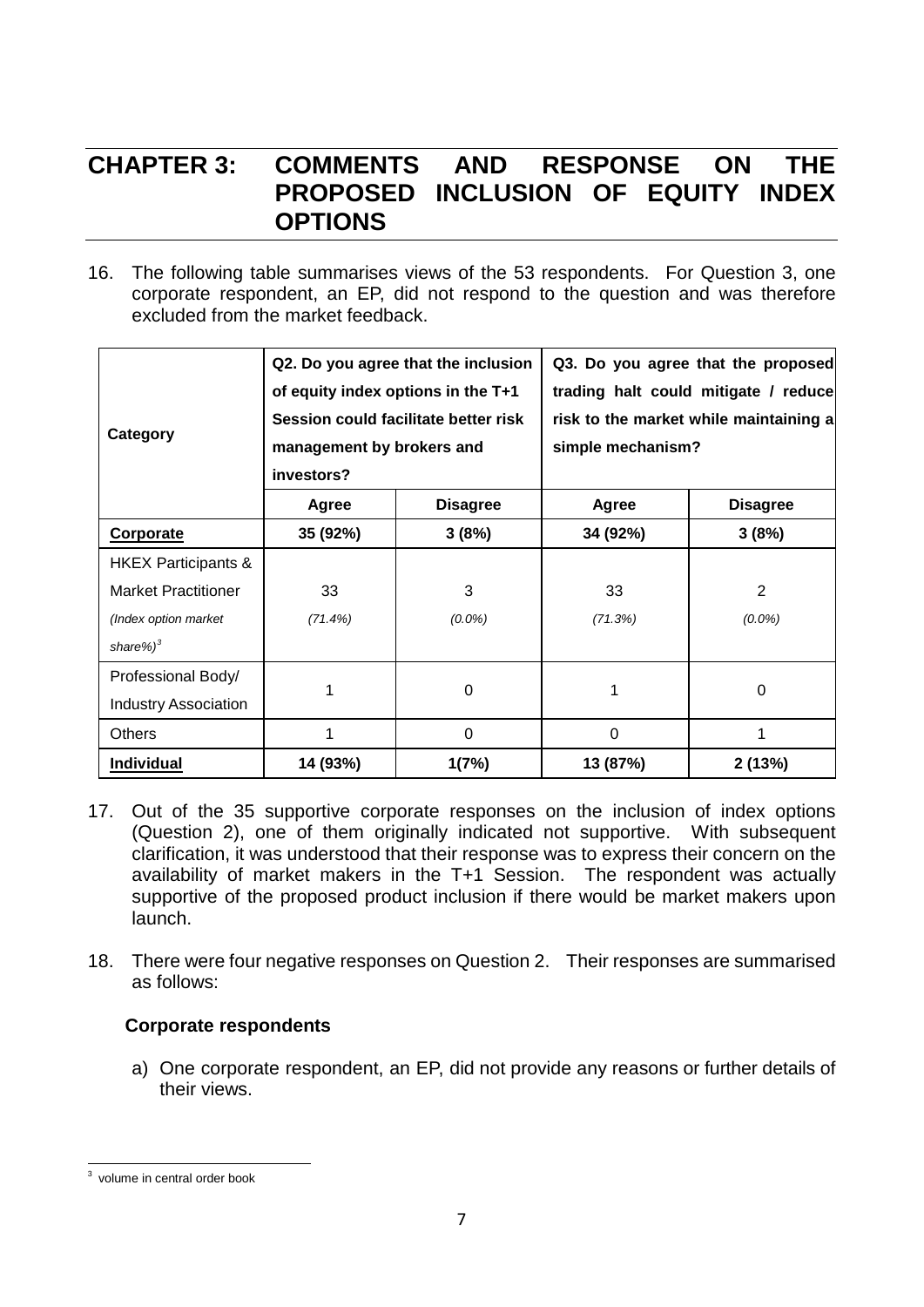b) Two corporate respondents, an EP and a market practitioner, did not support the inclusion of index options stated that the cash market and derivatives market should be trading together, i.e. there would be little demand for index options products in absence of a cash market in the T+1 Session. In addition, liquidity in the T+1 Session is also of concern of the respondents above.

HKEX response: Out of the 53 responses received covering 71.4% market share , 49 respondents (71.4% market share) indicated a supportive view in the inclusion of index options in the T+1 Session, most of them observed the trading and risk management needs observed in the market. In terms of options liquidity in the T+1 Session, HKEX will endeavour to recruit market makers before launch of options in the T+1 Session.

#### **Individual respondents**

c) One individual respondent, an EP employee, did not support the inclusion of index options with a similar rationale mentioned in 18(b).

HKEX response: Please see HKEX's views on this subject in 18(b)

19. There were five negative responses on Question 3. Their responses and rationales are summarised as follows:

#### **Corporate respondents**

- a) Two corporate respondents, an EP and an information vendor, who were not supportive to the introduction of the trading halt mechanism did not provide details of their views.
- b) One corporate respondent, an EP, did not support the introduction of trading halt mechanism as they suggested that the proposed trading halt would create disadvantages to retail investors who have slower speed in accessing market messages.

HKEX response: Under the proposed mechanism, once the market condition is met, trading of corresponding options would be halted with a market message broadcasted to all brokers and information vendors to relay to all investors in the market through the general distribution channels. Such arrangements in market message broadcast are being used in the day time trading today.

#### **Individual respondents**

- c) One individual respondent, an EP employee, did not support the introduction of the trading halt mechanism did not provide details of his/her views.
- d) One individual respondent, an EP employee, did not support the introduction of the trading halt mechanism as he/she suggested the price of the options should be determined by the market.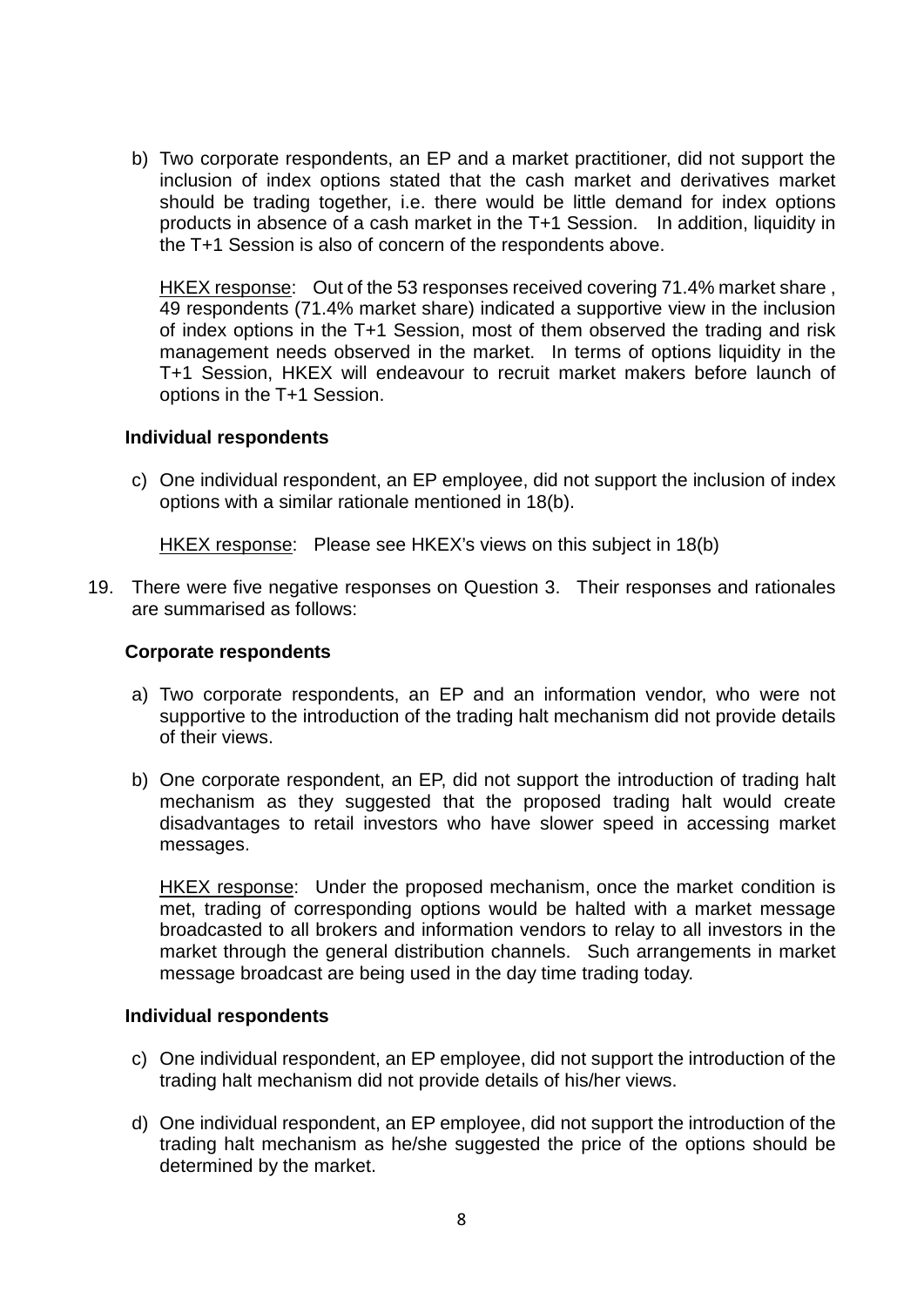HKEX response: Since the inception of the T+1 Session, HKEX introduced a price limit mechanism on futures trading. The mechanism ensured orderly futures trading in the T+1 Session in a number of occasions when market-moving events occurred in the T+1 Session. HKEX believes the introduction of trading halt mechanism for options trading in the T+1 Session can ensure orderly trading for options during market-moving events occurred in the T+1 Session.

- 20. The large majority of respondents were in favour of the proposal. Their key comments and HKEX's responses are set forth in the following paragraphs.
	- a) Some respondents commented that the inclusion of index options would allow investors and EP to hedge and adjust their positions in the T+1 Session on a portfolio basis.

HKEX response: HKEX welcomes the positive feedback.

b) Some respondents commented that despite they agreed that the equity index options in Hong Kong are well-developed, they showed concerns on the availability of market makers during the T+1 Session.

HKEX response: HKEX acknowledges that the importance of market makers to allow orderly trading of equity index options in the T+1 Session. HKEX will endeavour to recruit market makers before any launch of options in the T+1 Session. During the discussion with market practitioners in the consultation period, a number of market makers expressed interest in signing up for the T+1 Session.

c) Some respondents commented that the proposed trading halt is simple to understand and operate, it can ensure orderly price movement in the T+1 Session while minimise market influence. Meanwhile, the no resumption after the trading halt is triggered would create fewer burdens for investors.

HKEX response: HKEX welcomes the positive feedback.

d) Some respondents suggested applying a trading halt mechanism on both futures and options trading in the T+1 Session.

HKEX response: The current price limit mechanism on futures was proven to ensure orderly trading when the limits were reached. It has been operating smoothly since the inception and market participants have already familiarised with the operations of the mechanism. As a comparison, CME also imposes trading halt mechanism on its index options and price limit mechanism on its futures in the non-US Trading Hours (equivalent to the T+1 Session) respectively.

e) One respondent suggested the Exchange should have a definitive error trade rules or have a team in place to determine if an error trade claim is valid during the T+1 Session.

HKEX response: The error trade handling procedures in the T+1 Session would be the same as the procedures in the T Session. The handling procedures are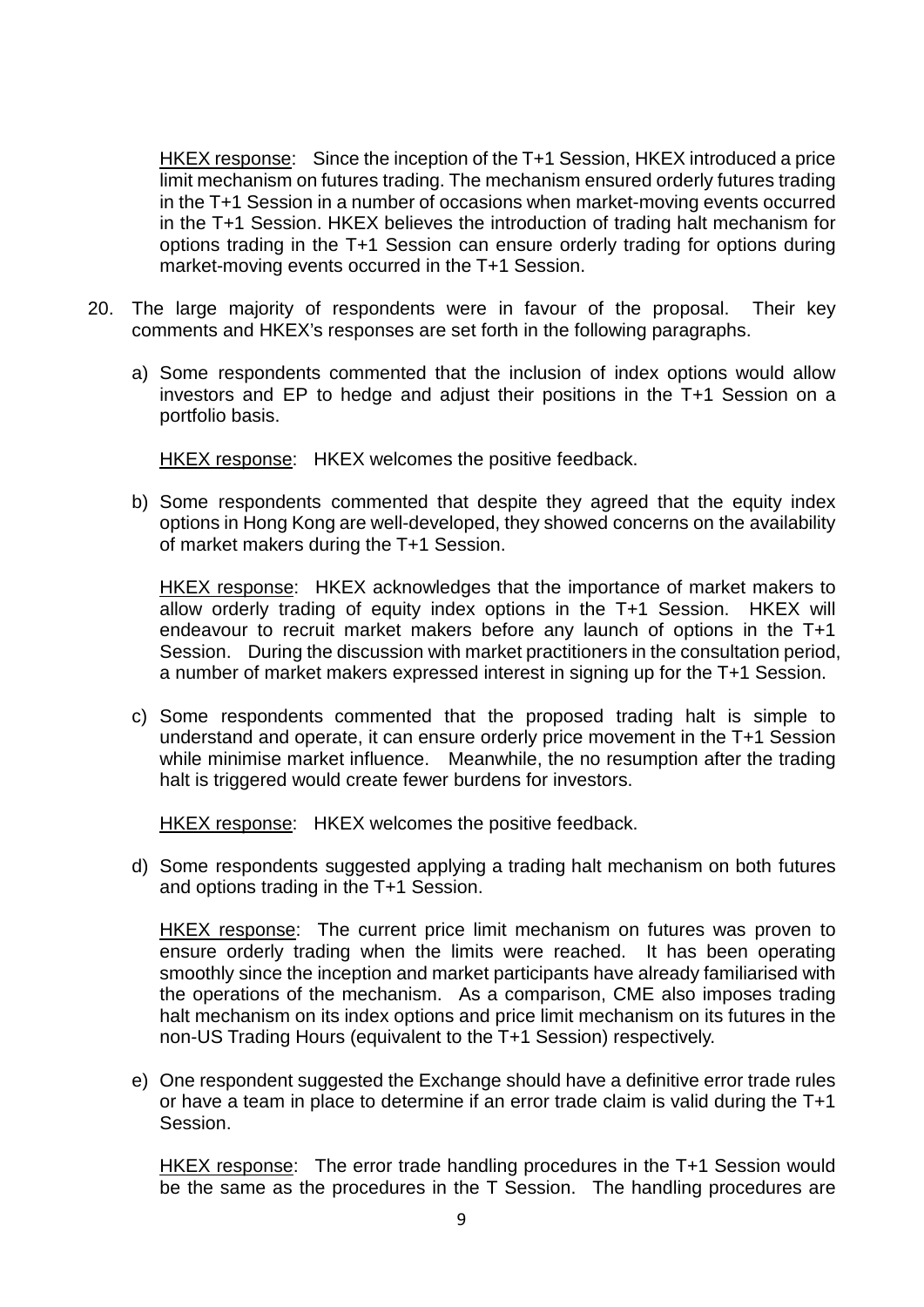available in the HKEX website and a team, including the HKATS Error Trade Review Panel which decide the validity of an error trade claim, have been in place since the introduction of the T+1 Session.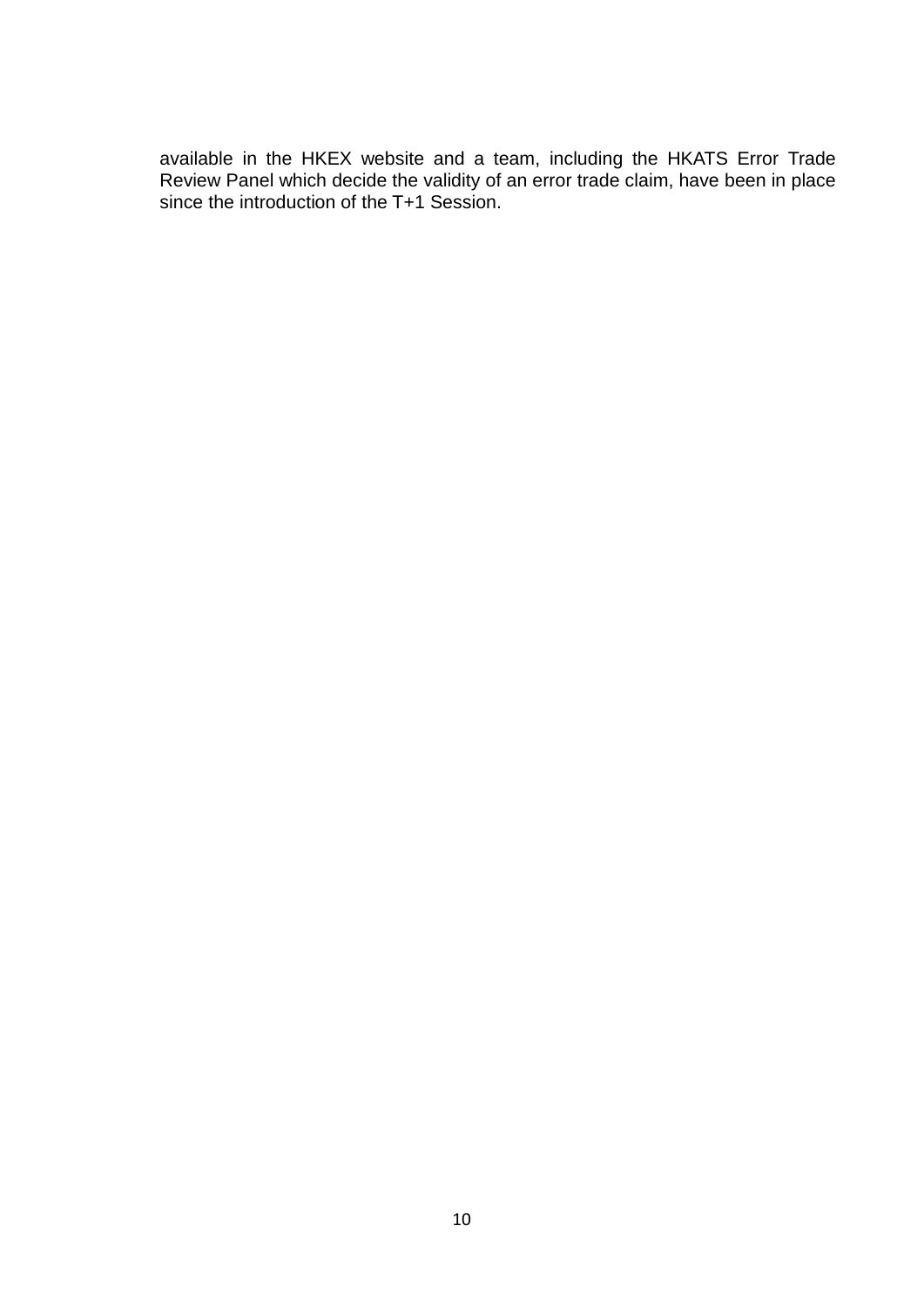## **CHAPTER 4: COMMENTS AND RESPONSE ON THE PROPOSED IMPLEMENTATION ROADMAP**

20. The following table summarises the views of the 53 respondents.

| Category                                                                                    | Q4. Do you have any other comments on the proposed implementation<br>roadmap? |                    |  |
|---------------------------------------------------------------------------------------------|-------------------------------------------------------------------------------|--------------------|--|
|                                                                                             | Support <sup>4</sup>                                                          | <b>Not Support</b> |  |
| <b>Corporate</b>                                                                            | 37 (97%)                                                                      | 1(3%)              |  |
| <b>HKEX Participants &amp;</b><br><b>Market Practitioner</b><br>(T+1 Session market share%) | 35<br>$(82.4\%)$                                                              | (0.2%)             |  |
| Professional Body/<br><b>Industry Association</b>                                           |                                                                               | 0                  |  |
| <b>Others</b>                                                                               |                                                                               | 0                  |  |
| Individual                                                                                  | 13 (87%)                                                                      | 2(13%)             |  |

- 21. There was one negative response from a corporate respondent and two from individual respondents on the proposed implementation roadmap.
- 22. HKEX analysed the negative responses and found all of them were in relation to the proposed extension of trading hours. Details of their responses are summarised below:

#### **Corporate respondents**

a) One corporate respondent, an EP, who did not support the road map, suggested that the trading hours should be extended beyond 03:00.

#### **Individual respondents**

b) Two individual respondents, both are EP employees, who did not support the implementation roadmap said the T+1 Session should not be extended because extra trading time would not bring in additional volume.

HKEX response: Please see HKEX's views on this subject in Chapter 2 of this document and in the Consultation Paper.

23. Most respondents supported the proposed implementation roadmap. Details of their responses are summarised below.

<span id="page-12-0"></span>Responses classified as supportive refer to responses without comments on implementation roadmap and responses with positive comments on the implementation roadmap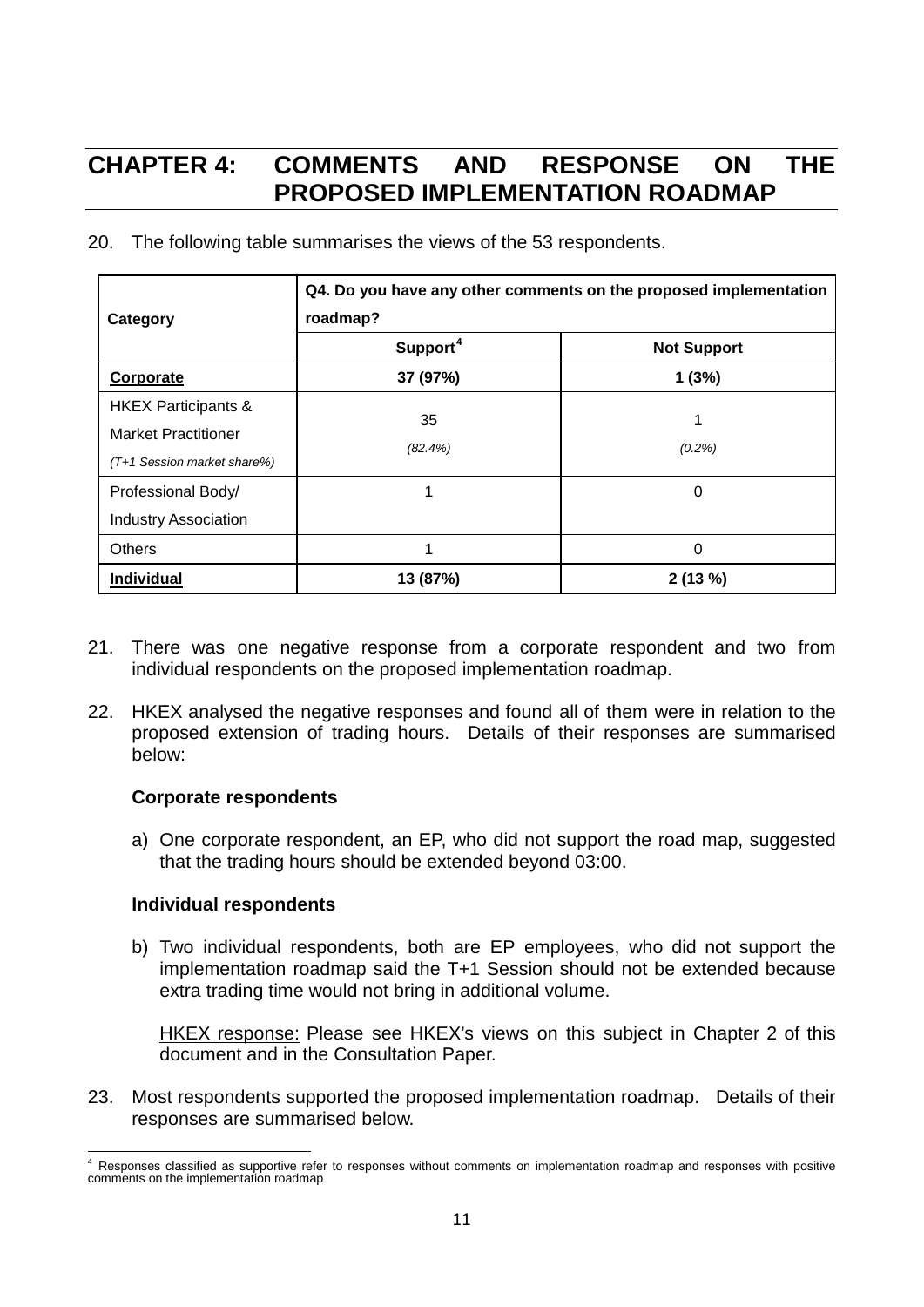a) Some respondents commented that despite supportive to the proposed implementation roadmap, they would prefer the enhancements to be implemented in one go in order to allow them to develop their systems more efficiently instead of introducing the enhancements in phases.

HKEX response: The proposed approach would allow sufficient time for client communication while balancing the time to market. In addition, market system readiness and market impact were also being taken into account.

b) Some respondents suggested HKEX to accept global contact list so that EP's overseas office can directly liaise with the Exchange during the T+1 Session.

HKEX response: HKEX acknowledges the concerns of EP which may require overseas contact to operate during the T+1 Session. Currently, HKATS usernames are usually assigned by the Responsible Officers to Authorised Persons who can be contacted by HKEX for immediate response to HKATS trading-related matters such as claiming error trades. In some cases, the Authorised Persons may be located outside Hong Kong.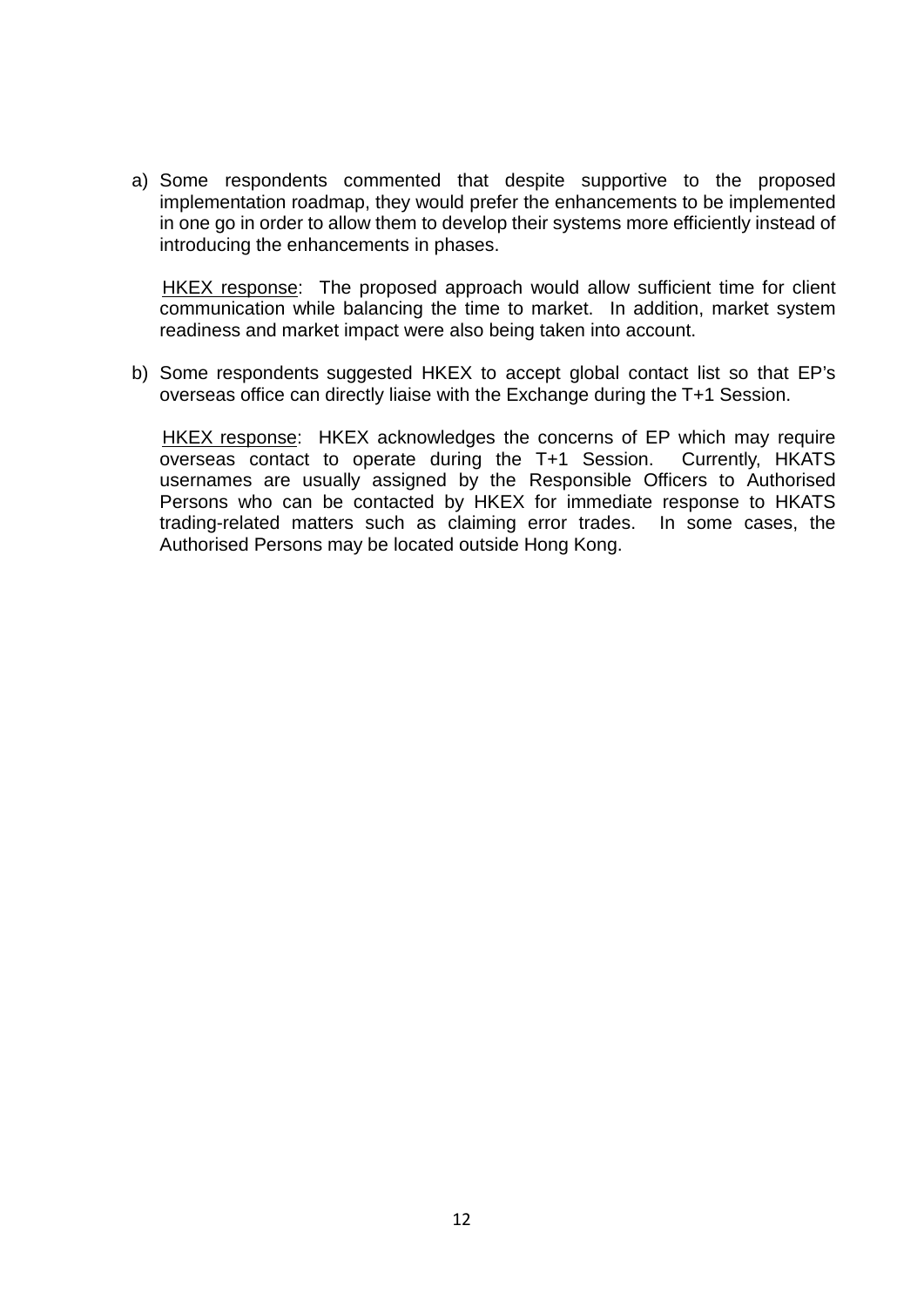### **CHAPTER 5: COMMENTS AND RESPONSE ON PROPOSED CLEARING AND RISK MANAGEMENT ARRANGEMENTS**

24. The following table summarises the views of the 53 respondents by category. One corporate respondent, a Non-Clearing Participant, did not respond to the Question 5 and was therefore excluded from the market feedback.

|                                         | Q5. Do you agree with the alignment of the T+1 Session Cutoff |                    |  |
|-----------------------------------------|---------------------------------------------------------------|--------------------|--|
| Category                                | Time with the close of trading hours at 03:00?                |                    |  |
|                                         | <b>Support</b>                                                | <b>Not Support</b> |  |
| <b>Corporate</b>                        | 33 (89%)                                                      | 4 (11%)            |  |
| <b>HKEX Participants &amp; Market</b>   |                                                               |                    |  |
| Practitioner                            |                                                               | 3                  |  |
| (Market share% for post-trade           | 32<br>(83.7%)                                                 |                    |  |
| activities after the T+1 Session market |                                                               | $(9.8\%)$          |  |
| close)                                  |                                                               |                    |  |
| Professional Body/ Industry             | 1                                                             | 0                  |  |
| Association                             |                                                               |                    |  |
| <b>Others</b>                           | $\Omega$                                                      | 1                  |  |
| Individual                              | 10 (67%)                                                      | 5(33%)             |  |

- 25. As regards to the proposal to align the T+1 Session Cutoff Time with the close of trading hours at 03:00, by way of background, the current T+1 Session Cutoff Time is 45 minutes after the close of trading hours to allow HKCC Participants (CP) to conduct post-trade activities. Post-trade activities conducted during this 45-minute time window accounts for only 0.4% of the total post trades. In the consultation, it is proposed to abolish this 45-minute time window given its low usage. CP may alternatively conduct post-trade activities in the next Business Day morning.
- 26. Out of the 33 supportive corporate responses, three of them originally indicated not supportive. With subsequent clarification, the rationale behind these three negative responses was they wished to have longer trading hours beyond 03:00 in order to overlap more into the US markets, and they were actually supportive of the proposed clearing arrangement.
- 27. Four corporate respondents and five individual respondents submitted negative responses on the alignment of the T+1 Session Cutoff Time with the close of trading hours after it is extended to 03:00. They gave the following reasons:

#### **Corporate respondents**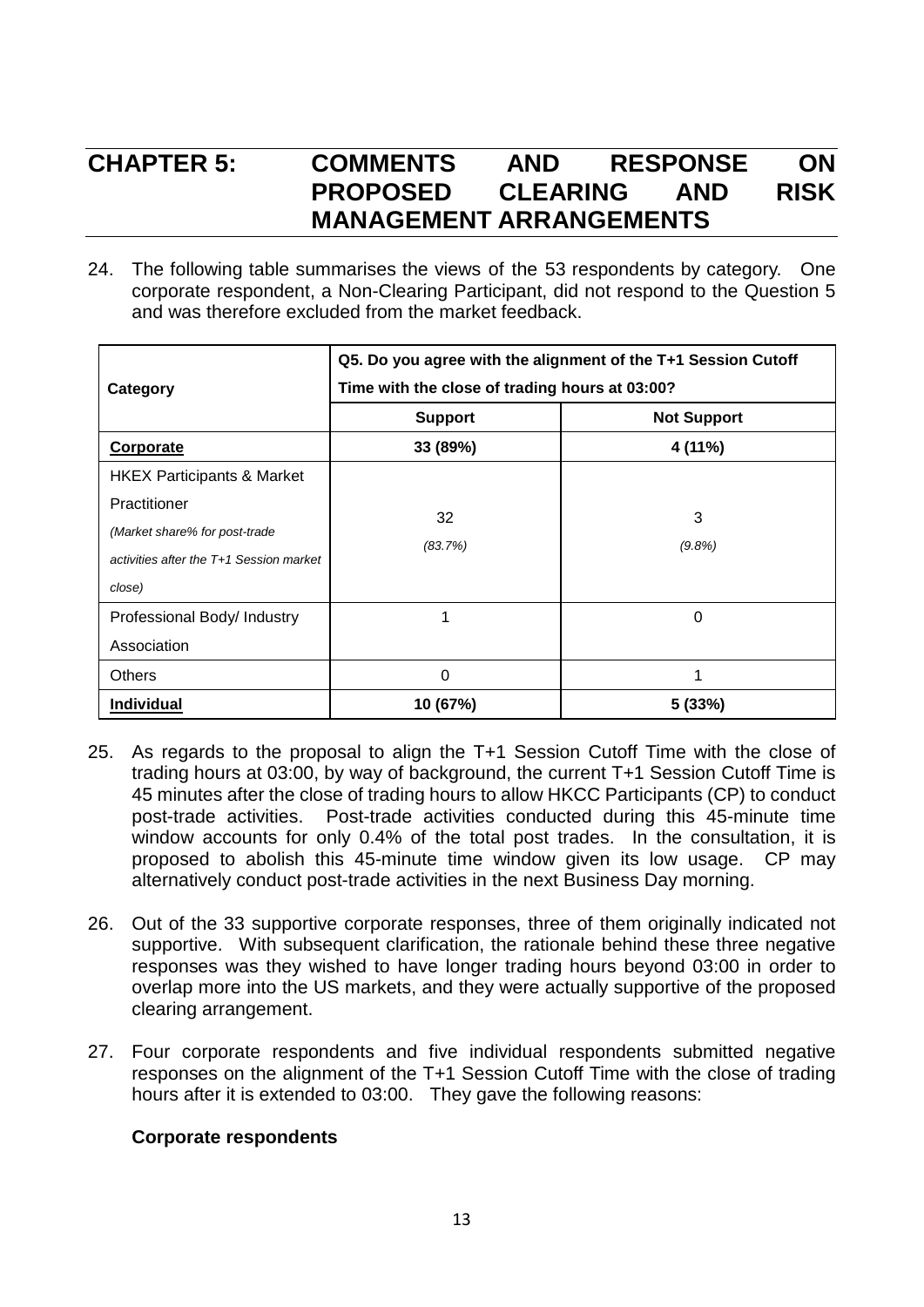- a) One corporate respondent, a SEOCH Participant, did not provide details of not supporting the proposal.
- b) One corporate respondent, a CP, did not support the alignment of the T+1 Session Cutoff Time with the close of trading hours at 03:00 commented that if clearing activities were conducted on the next Business Day, it might need to arrange extra resources to support.
- c) Two corporate respondents, as market practitioner and information vendor respectively, did not support the alignment of the T+1 Session Cutoff Time with the close of trading hours at 03:00 as they preferred to have a longer trading hours to 04:00.

#### **Individual respondents**

d) Five individual respondents commented mainly either because they were not supportive of the extension of trading hours or preferred a longer trading hours beyond 03:00 which their responses were considered not directly relating to Question 5.

HKEX response: Please see HKEX's views on this subject in Chapter 2 of this document and in the Consultation Paper.

- 28. Other key comments to the alignment of the T+1 Session Cutoff Time and with the close of the T+1 Session after it is extended to 03:00 and are set forth in the following paragraphs.
	- a) One corporate agreed that the alignment of the T+1 Session Cutoff Time with the close of the T+1 Session after it is extended to 03:00 would be constructive.

HKEX response: HKEX welcome the respondent's comments. As per statistics in March 2017, only 0.4% of the daily post-trade activities (in terms of contractual volume) were conducted during the 45 minutes after the close of the T+1 Session. HKEX is pleased to acknowledge this measure would reduce operational burden to CP.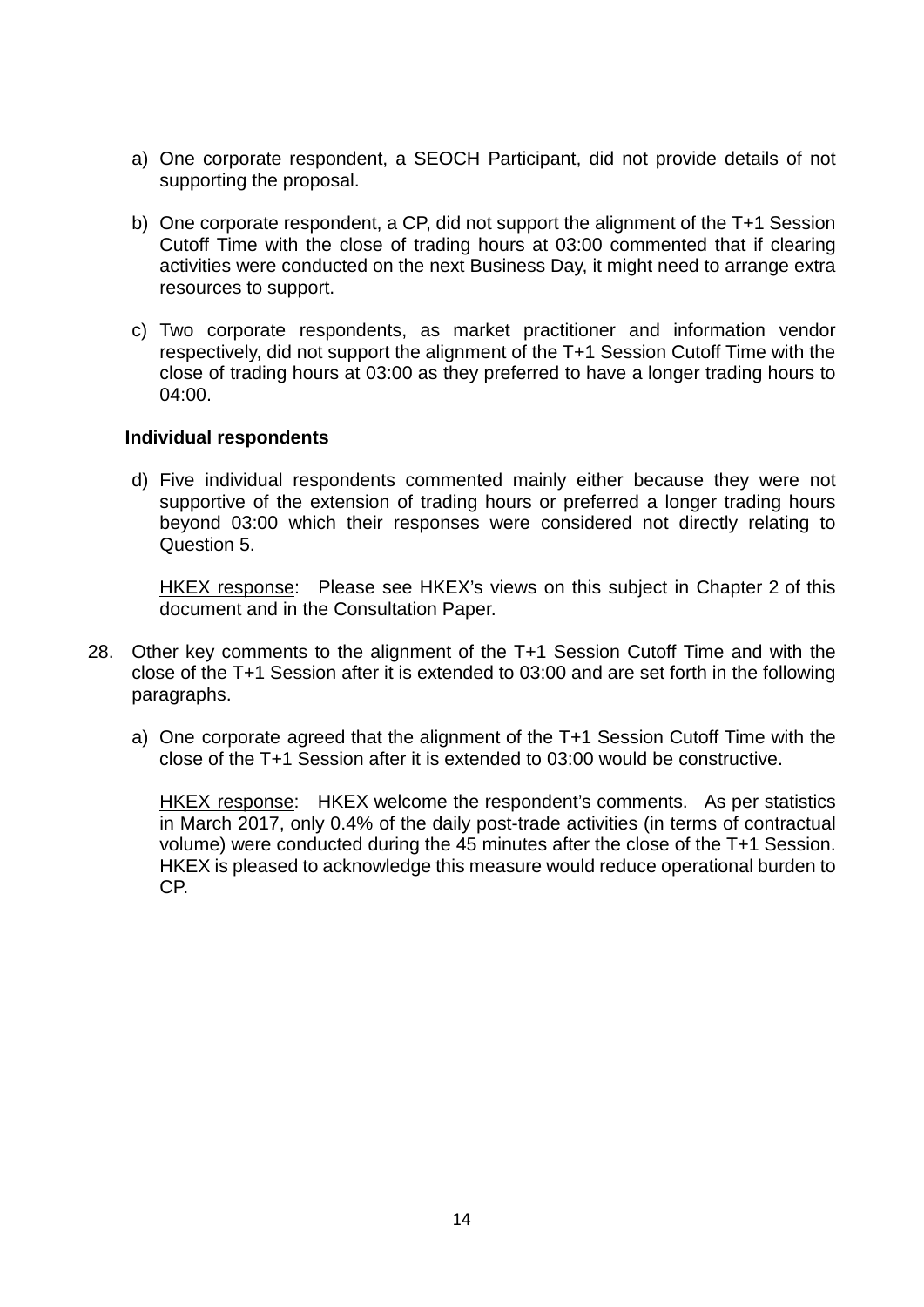### **CHAPTER 6: CONCLUSIONS AND NEXT STEPS**

- 29. Having carefully considered all of the responses received from different market participants, HKEX concludes that there is substantial market support for the introduction after-hours trading enhancements and its implementation roadmap. The following enhancements will be introduced in the T+1 Session;
	- a) Extension to 1:00 am from 11:45 pm of the T+1 Session for equity index futures Hang Seng Index (HSI), H-shares Index (HHI), Mini-HSI and Mini-HHI futures - in November 2017;
	- b) Inclusion of index option contracts and a trading halt mechanism for index options in the T+1 Session in the first half of 2018; and
	- c) Extension to 3:00 am from 1:00 am of the T+1 Session and alignment of the T+1 Session Cutoff Time with the close of trading hours in the fourth quarter of 2018.
- 30. The first phase of the enhancements is tentatively scheduled in November 2017, subject to regulatory approval and market readiness. HKEX will discuss its consultation conclusion with the SFC and make further announcements in due course.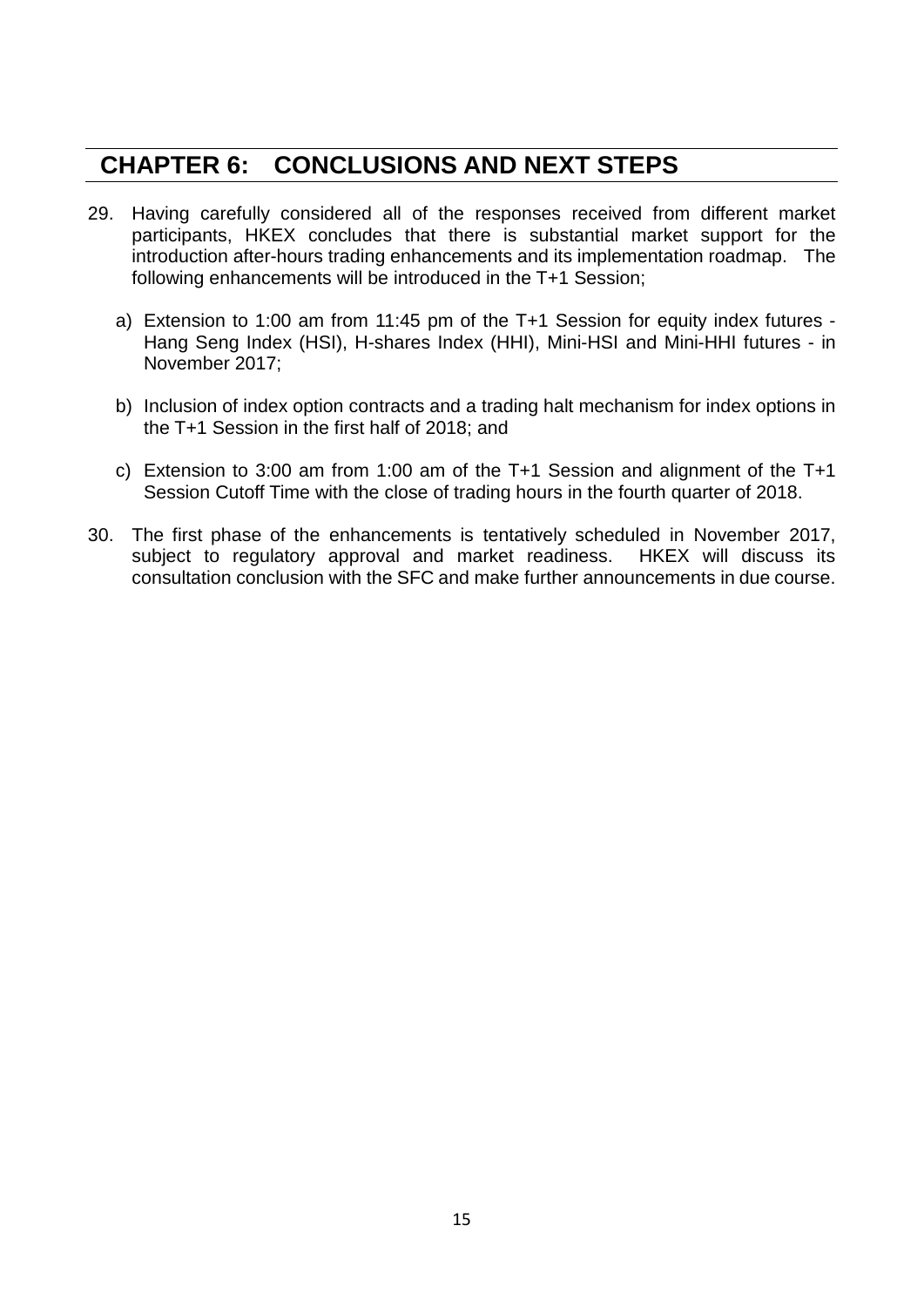## **APPENDIX I: LIST OF RESPONDENTS**

### **HKEX Participants (31)**

| <b>Market Practitioners (5)</b> |                                               |  |
|---------------------------------|-----------------------------------------------|--|
| $4 - 31$                        | 28 HKEX Participants that requested anonymity |  |
| 3                               | Prudential Index Trading Co Ltd               |  |
| 2                               | <b>I-Access Investors Limited</b>             |  |
| $\mathbf 1$                     | Credit Suisse (Hong Kong) Limited             |  |

| 32    | BosValen Asset Management                       |
|-------|-------------------------------------------------|
| 33    | <b>Schroders Investment Management</b>          |
| 34-36 | 3 Market Practitioners that requested anonymity |

### **Professional Body/ Industry Association (1)**

37 FIA

### **Other (1)**

38 1 corporate entity that requested anonymity

### **Individuals (15)**

39- 53 15 individuals who requested anonymity

### **Total (53)**